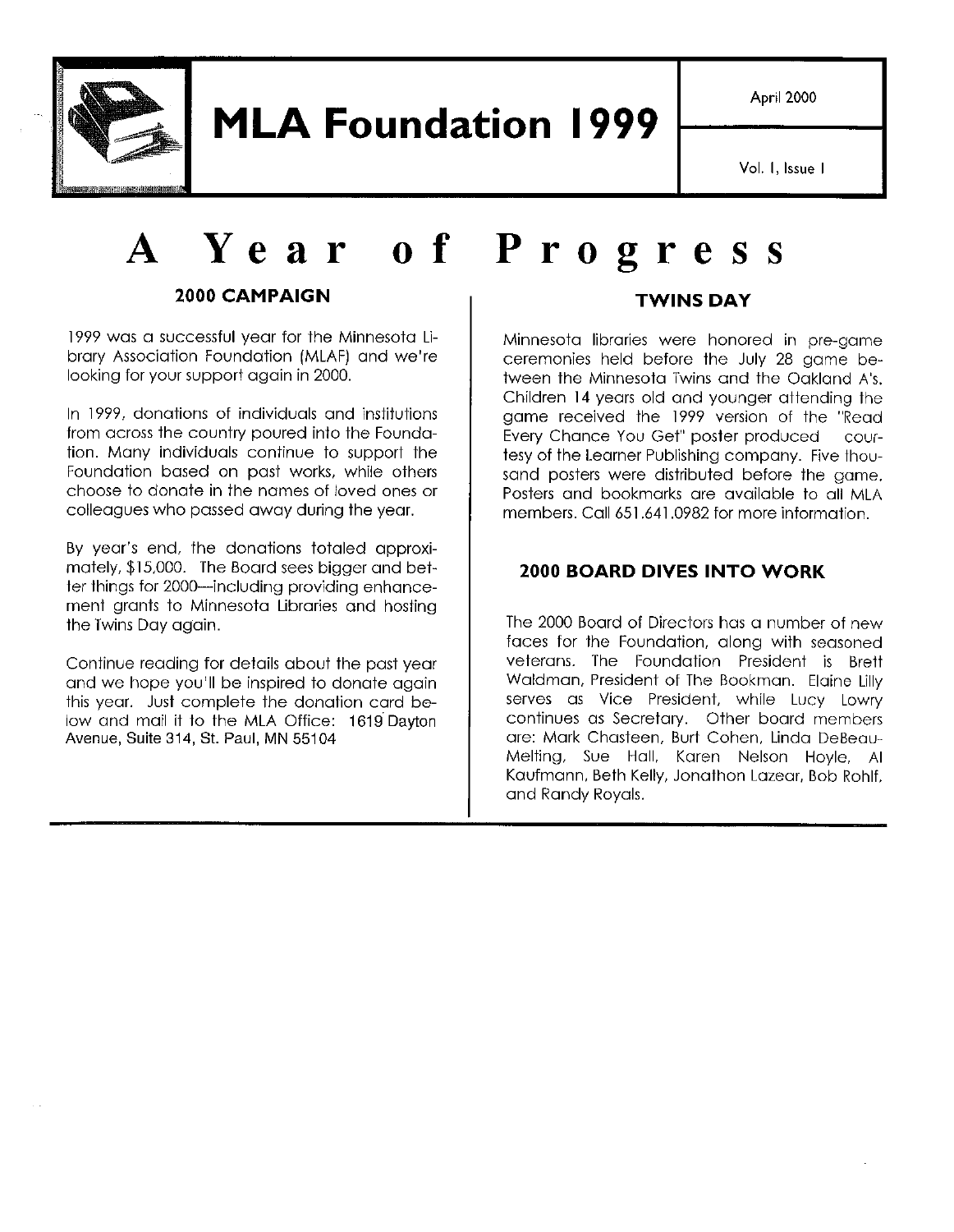

1619 Dayton Ave. #J 14 St. Paul, MN SS I 04 Phone: 651.641.0982 faK: 651.649,J I 69 Email: mla@mr.net

Volume I, Issue 2

December 2000

## Enhancement Grants Launched

Beginning in the year 2000, the Foundation awarded competitive grants to. fulfill its mission of enhancing the services of Minnesota libraries. Enhancement Grants support innovative programming that is not a part of basic library service.

The first round of MLAF Library Enhancement Grants drew 15 proposals from throughout the state, from Marshall to Silver Bay, from Buhl Public Library to the State Law Library. A total of \$43,857 was requested; \$10,000 was available for awards.

All applicants demonstrated a keen awareness of their community's needs and a commitment to addressing those needs. MLAF will work to expand the funds available to this grant program, and we invite library supporters to join us by making a tax-deductible contribution.

#### Successful projects:

- measurably enhance library services for the community served by the applicant,
- serve as models for other libraries,
- include a means of increasing public awareness of library services, and
- demonstrate to current and potential donors the impact of Enhancement Grants for the populations served by MLAF grant recipients.

\*\*\*

#### Library Computer Upgrade

Buhl Public Library Award: \$3,406

This proposal provided a snapshot of a resilient community and its public library. The library has an internet connection and web site, but patrons and staff share one outdated computer. Project goals are to improve the visual quality of the library/community newsletter and allow the librarian to work without depriving patrons of access to equipment and information. The grant helps to support a software upgrade and purchase of a computer, scanner, and printer.

#### LIVEI at the DL Library; Writing **Workshops**

Detroit Lakes Public Library / Becker County Friends of the Library **Award: \$1,300** 

The library's literary series will be supplemented with writing workshops for all ages, including attention to world cultures, to a variety of writing formats, and construction of accordion books for participants' work. Grant funds support author fees and travel.

#### Books on Tape Library Collection

MN Correctional Facility, Lino Lakes Award: \$988

This pilot project will benefit inmates who are new readers and provide current library users with a new resource. New readers "are frustrated and embarrassed by the fact that they cannot read the books being read by their peers." Those who choose books on tape will complete a written report form; the library will document and evaluate the project.

#### Marketing to Underserved Populations<br>State Law Library (Award: \$2,806) State Law Library

The Minnesota State Law Library will market its services to self-represented litigants and smallfirm/solo practitioner attorneys through a letter campaign to small law offices and a poster for public libraries, with the theme "First Rung on the Ladder of Justice."

"Thank you for selecting the So. St. Paul Public Horary to: receive an enhancement azant. The staff is looking. forward to turning our plans into reality."

#### Teen Area

South St. Paul Public Library Award: \$1,500

The library plans to create a young Adult/Teen Area and will restructure its collection to create the new space. Grant funds for this creative, low-cost initiative will support purchase of colorful furniture and cushions, a neon "Teen Area" sign, an information kiosk, and supplies.



Inside this issue:

*2000 Campaign* 

*Library Day* 

*Foundation Facts* 

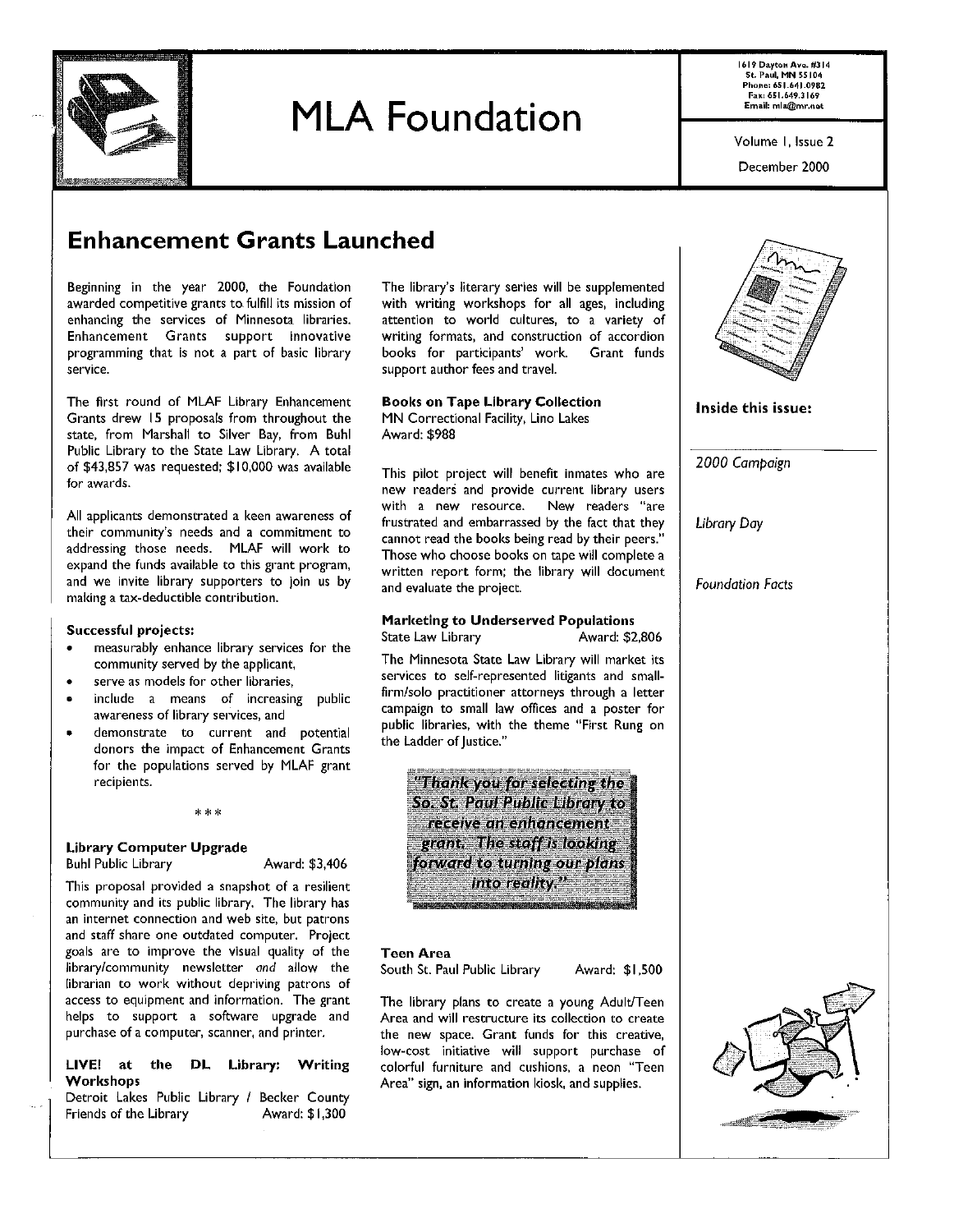#### *Page* 2

#### MLA Foundation

### 2000 Campaign

This past year was filled with continuing support from Foundation contributors and a very successful Silent Auction at the Minnesota Library Association Annual Conference in St. Paul.

MLAF sold almost \$350.00 in *Library Day with the Twins* posters, bookmarks, and trading cards.

Individual Contributions topped out at more than \$5,600.00 by December 31.

Contributions from corporations, other foundations, and organizations totaled almost \$3,200.00

And finally, the Silent Auction held in late

### Library Day with the Twins

Minnesota libraries were honored in pre-game ceremonies held before the Twins vs. Kansas City Royals August 17th game. Children 14 years old and younger attending the game received the 2000 version of the "Read Every Chance You Get" poster produced courtesy of the Learner Publishing company. Five thousand posters were distributed before the game.

A child from the Lake Agassiz Regional Library System threw out the first pitch. Four other children (one each from East Central Regional Library, MELSA, Northwest Regional Library, and Plum Creek Library Systems) met the players in the dugout and collected autographs. Finally, a group from the Viking Library System sang the National Anthem.

September at Touchstone Energy Place at RlverCentre brought in more than \$2,600.00.

All in all, the Foundation raised almost \$12,000.00 in 2000.

2001 promises to be a bigger and better year as MLAF looks to award our second round of Enhancement Grants, host Library Day with the Twins, and explore additional fundraising opportunities.

Every child 16 years and younger attending game receives a "Read Every Chance Get" poster. The multi-colored posters feature five Twins team members: outfielders Chad Allen, Torii Hunter, and Jacques Jones; third baseman Corey Koskie; and pitcher Joe Mays.

Past posters have featured well-known Twins Kirby Puckett, Terry Steinbach and Paul Molitor with Minnesota school children.

Minnesota Library Day is an annual opportunity to promote libraries and reading.





### Foundation Facts

**History** 

The Minnesota Library Association Foundation was established in January 1996. The Foundation is classified by the IRS as a charitable organization with a  $501(c)(3)$  tax status.

#### Mission

*To benent the community by raising, managing and distributing funds to* en*hance the* services *of Minnesota libraries and increase public awareness* of *library services and service providers.* 

#### **Priorities**

First, a priority for the Foundation is to assist with funding educational programs of the Minnesota Library Association a professional membership organization that includes librarians, library workers, library institutions, students, trustees and library advocates. The association is experiencing tremendous change due in part to the rapid growth in technology. Libraries are experiencing budget constraints and cannot keep pace with the educational needs of the library staff. The association employs one full-time executive director and one part-time staff to facilitate the needs of I, 100+ members and assist with the foundation's needs.

Second, a statewide reading campaign initiated by the Children and Young People's Section of MLA is currently being managed by the Foundation. Lerner Publishing and the Minnesota Twins formed a partnership with MLA and the Foundation to create a series of three posters, book marks, trading cards and bill boards promoting the importance of reading. All production costs have been donated through the foundation and the Foundation is the recipient of the sales.

Finally, a growing priority for the Foundation is to provide greater support for Minnesota libraries with expanding grant opportunities and resources.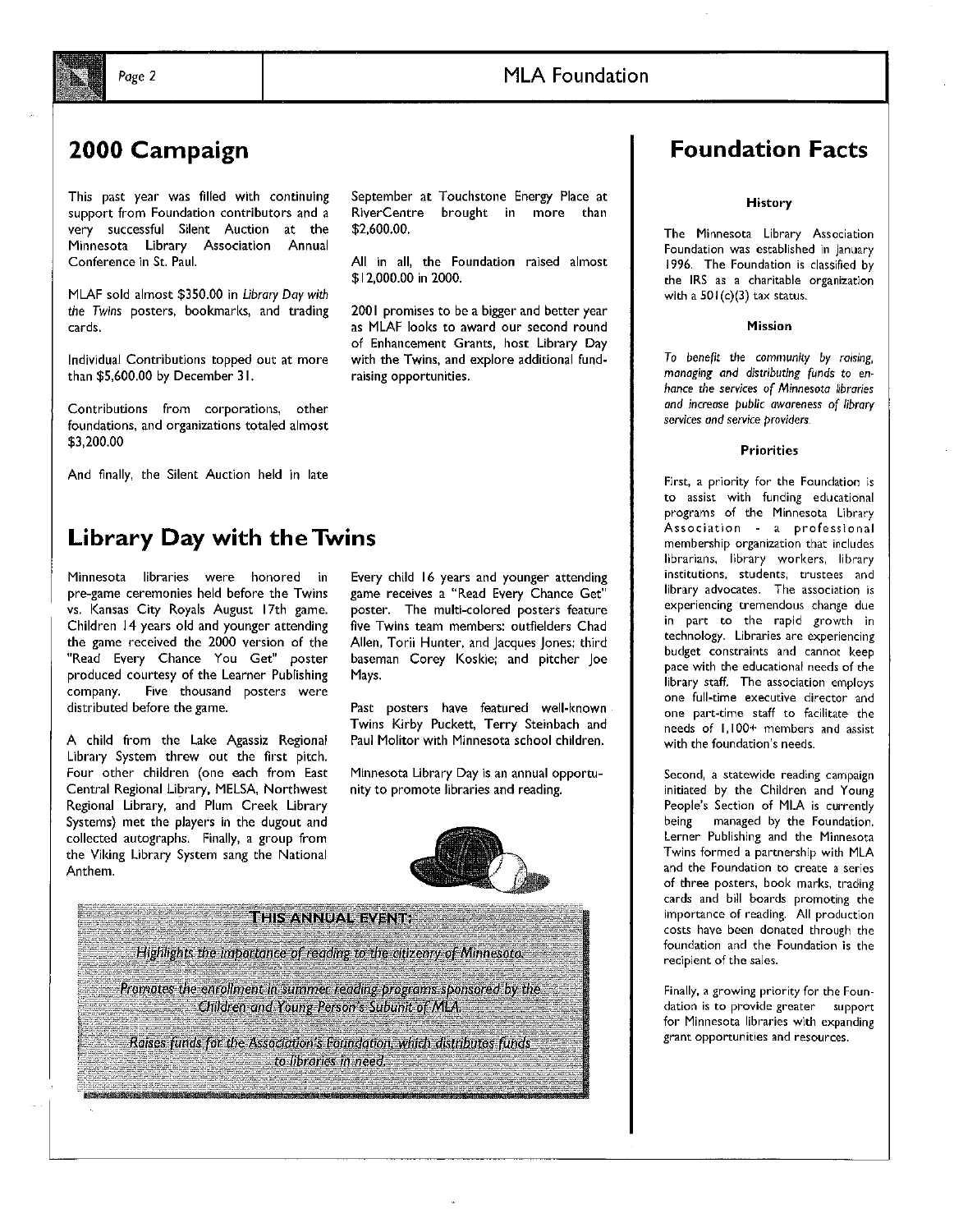

December 2000

Vol. I, Issue 2

#### **History**

The Minnesota Library Association Foundation was established in January 1996. The Foundation is classified by the IRS as a charitable organization with a 501(c)(3) tax status. Current Officers include: Brett Waldman, President; Elaine Lilly, Vice President; and Lucy Lowry, Secretary. Other board members are Mark Chasteen, Burt Cohen, Linda DeBeau-Melting, Sue Hall, Karen Nelson Hoyle, Al Kaufmann, Beth Kelly, Jonathon Lazear, Bob Rohlf, and Randy Royals. The Executive Director of the Minnesota Library Association serves as an ad hoc member of the Board of Directors.

#### **Purpose/Mission**

The Mission of the Minnesota Library Association Foundation is: To benefit the community by raising, managing and distributing funds to enhance the services of Minnesota libraries and increase public awareness of library services and service providers.

#### **Current Priorities**

A priority for the Foundation is to assist with funding educational programs of the Minnesota Library Association - a professional membership organization that includes librarians, library workers, library institutions, students, trustees and library advocates. The association is experiencing tremendous change due in part to the rapid growth in technology. Libraries are experiencing budget constraints and cannot keep pace with the educational needs of the library staff. The association employs one full-time executive director and one part-time staff to facilitate the needs of I, 100+ members and assist with the foundation's needs.

A statewide reading campaign initiated by the Children and Young People's Section of MLA is currently being managed by the Foundation. Lerner Publishing and the Minnesota Twins formed a partnership with MLA and the Foundation to create a series of three posters, book marks, trading cards and bill boards promoting the importance of reading. All production costs have been donated through the foundation and the Foundation is the recipient of the sales.

#### **2000 CAMPAIGN**

This past year was filled with continuing support from Foundation contributors, a very successful Silent Auction at the Minnesota Library Association Annual Conference in St. Paul, and the introduction on MLAF Enhancement Grants.

 $Sales = $347.50$ Individual Contributions = \$5683.04 Corporate Contributions = \$500.00 Foundation Contributions = \$1482.00 Organization Contributions = \$1186.00 Silent Auction = \$2665.50 TOTAL = \$11864.04

#### **TWINS DAY**

Minnesota libraries were honored in pre-game ceremonies held before the Twins' August 17 game. Children 14 years old and younger attending the game received the 2000 version of the "Read Every Chance You Get" poster produced courtesy of the Learner Publishing company. Five thousand posters were distributed before the game.

A child from the Lake Agassiz Regional Library System threw out the first pitch. Four other children (one each from East Central Regional Library, MELSA, Northwest Regional Library, and Plum Creek Library Systems) met the players in the dugout and collected autographs. Finally, a group from the Viking Library System sang the National Anthem.

Minnesota Library Day is an opportunity to promote libraries and to promote reading. The event will happen again in 2000.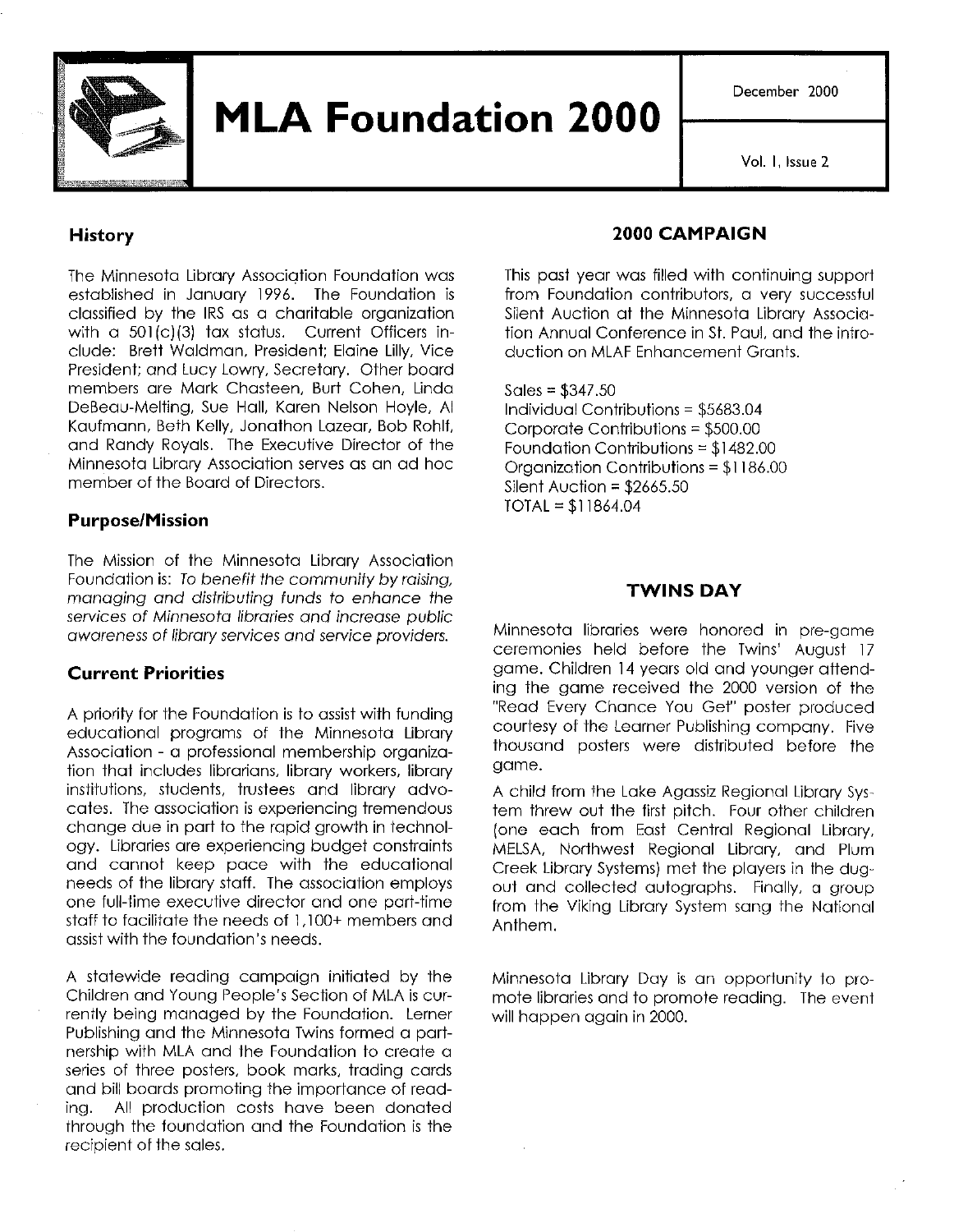

1619 Dayton Ave. #314 St. Paul, MN 55104 Phone: 651 .641.0982 FaK: 651.649.3169 Email: mla@mr.net

Volume 2, Issue I

March 2001

Inside this issue:

@ *Your Library* 

*200* I *Campaign* 

*Quotable Quotes* 

## MLA @Your Library

As you know, today's libraries  $-$  while places of learning, innovation and opportunity  $-$  also face challenges. While libraries are popular, they are often taken for granted. While libraries are ubiquitous, they are rarely visible. And, while libraries are unique, they are facing new challenges.

Out of these challenges was born The Campaign for America's libraries, a five-year commitment, sponsored by the American Library Association, to speak loudly and clearly about the value of libraries and librarians to our communities, schools, academic institutions, and businesses, as well as to our society, democracy, and the new digital age.



Based on research and crafted to target key audiences, The Campaign for America's Libraries will educate consumers that libraries are dynamic, modern community centers for learning, information and entertainment. The campaign is designed to increase awareness about the vibrancy, vitality and real value of today's libraries, to galvanize public support and influence public policy.

While the campaign is national in scope, the "riches" that will bring the campaign to life and make it even more relevant to target audiences - the "real life" stories and programs illustrating how libraries and librarians positively impact each and every individuals' personal lives - will come from the grassroots.

MLA and the MLA Foundation are incorporating the national @ Your Library campaign into statewide events and seminars, including the Annual Conference to be held October 10-12, 2001 in St. Cloud, MN.

### **MN Library Association Foundation 2001 CAMPAIGN**

#### YES! I'd like to contribute to the Foundation!

| Enclosed is my gift: |      |
|----------------------|------|
| \$100                | \$50 |
| Name:                |      |
| Address:             |      |

 $$25$  Other:  $$_{\_}$ 

Please make checks payable to: MLAF

1619 Dayton Avenue Suite 314 St. Paul, MN 55104

Phone: 65 1.641.0982 Fax: 651,649.3169 Email: mla@mr.net

All gifts are tax-deductible to the full extent of the law.

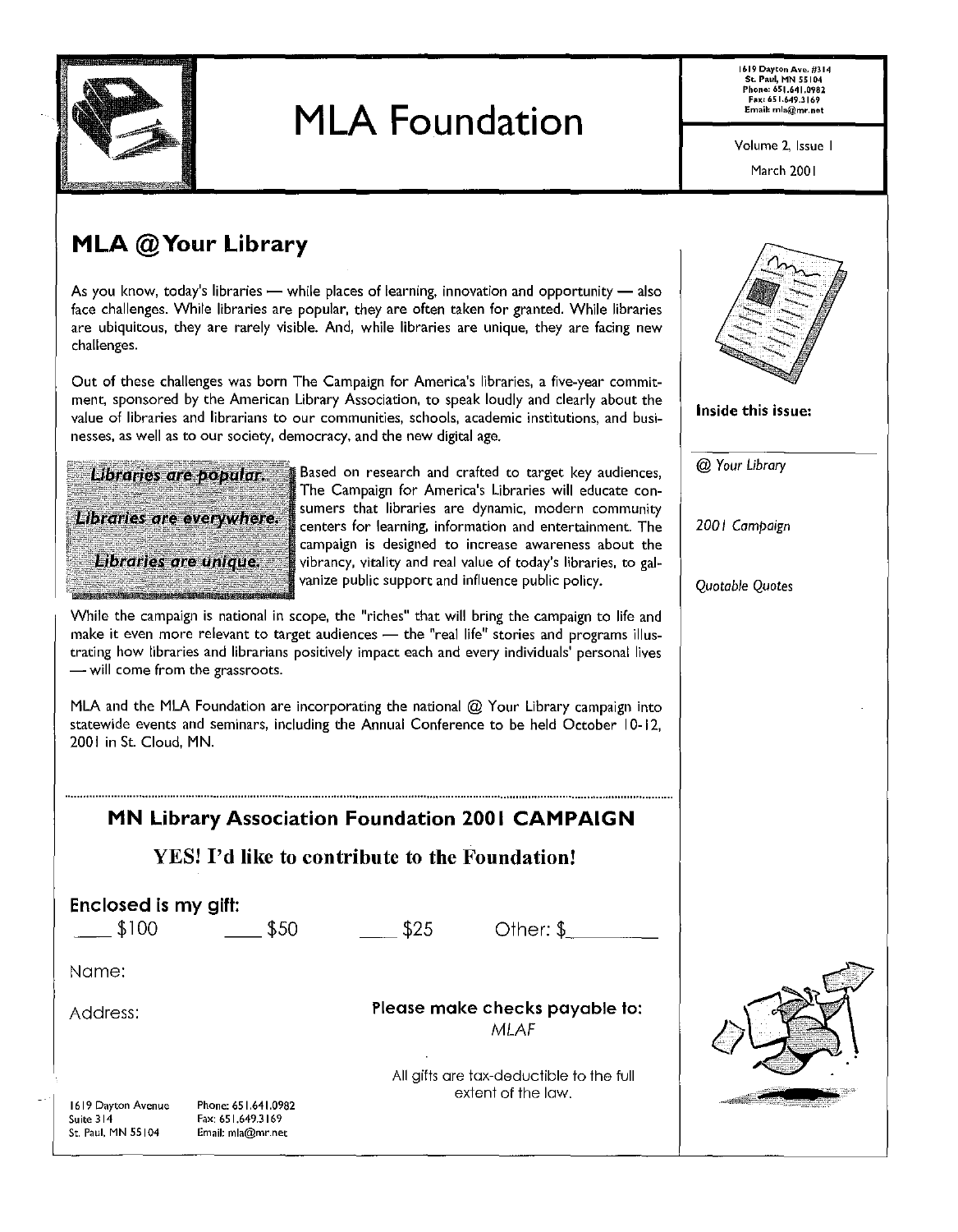#### *Page* 2 MLA Foundation



## 2001 Campaign

As of March 31, the 2001 MLAF Campaign has raised more than \$1,200. More than 75 individuals, Friends groups, foundations, and corporations have contributed to the Foundation.



## Quotable Quotes

There is not such a cradle of democracy upon the earth as the Free Public Library, this republic of letters, where neither rank, office, nor wealth receives the slightest consideration.

*-Andrew Carnegie* 

Getting my library card was like citizenship; it was like American citizenship. *-Oprah Winfrey* 

What in the world would we do without our libraries? *-Katharine Hepburn* 

My childhood library was small enough not to be intimidating. And yet I felt the whole world was contained in those two rooms. I could walk any aisle and smell wisdom.

*-Rita Dove* 

The richest person in the world. In fact all the riches in the world - couldn't provide you with anything like the endless, incredible loot available at your local library. You can measure the awareness, the breadth and· the wisdom of a civilization, a nation, a people, by the priority given to preserving these repositories of all that we are, all that we were, or will be.

*-Malcolm Forbes* 

My alma mater was books, a good library.

*-Malcolm X* 

What libraries give you are all three  $t$ enses  $-$  the past tense  $-$  the present tense in which we live  $-$  and the future that we can only imagine.

-Pete *Hamill* 

As a child, I loved to read books. The library was a window to the world, a pathway to worlds and people far from my neighborhood in Philadelphia. *-Ed Bradley* 

When I was young, we couldn't afford much. But, my library card was my key to the world.

*-john Goodman* 

We all love to hear a good story. We save our stories in books. We save our books in libraries. Libraries are the storyhouses full of all those stories and secrets.

*-Kathy Bates* 

The best thing about the library is that it is available not only to me, but to everyone. It does not discriminate. It makes itself available to those who want to use it.

*-David Horowitz* 

Libraries store the energy that fuels the imagination. They open up windows to the world and inspire us to explore and achieve, and contribute to improving our quality of life. Libraries change lives for the better. *-Sidney Sheldon* 

I'm of a fearsome mind to throw my arms around every living librarian who crosses my path, on behalf of the souls they never knew they saved. *-Barbara Kingsolver* 

When I got my library card, that's when my life began. *-Rita Mae Brown* 

### Foundation Facts

History

The Minnesota Library Association Foundation was established in January 1996. The Foundation is classified by the IRS as a charitable organization with a  $501(c)(3)$  tax status.

#### Mission

*To benefit the community by raising, managing and distributing funds* to en*hance the services* of *Minnesota libraries*  and increase public awareness of library *services and service providers.* 

#### Priorities

First, a priority for the Foundation is to assist with funding educational programs of the Minnesota Library Association - a professional membership organization that includes librarians, library workers, library institutions, students, trustees and library advocates. The association is experiencing tremendous change due in part to the rapid growth in technology. Libraries are experiencing budget constraints and cannot keep pace with the educational needs of the library staff. The association employs one full-time executive director and one part-time staff to facilitate the needs of 1,100+ members and assist with the foundation's needs.

Second, a statewide reading campaign initiated by the Children and Young People's Section of MLA is currently being managed by the Foundation. Lerner Publishing and the Minnesota Twins formed a partnership with MLA and the Foundation to create a series of three posters, book marks, trading cards and bill boards promoting the importance of reading. All production costs have been donated through the foundation and the Foundation is the recipient of the sales.

Finally, a growing priority for the Foundation is to provide greater support for Minnesota libraries with expanding grant opportunities and resources.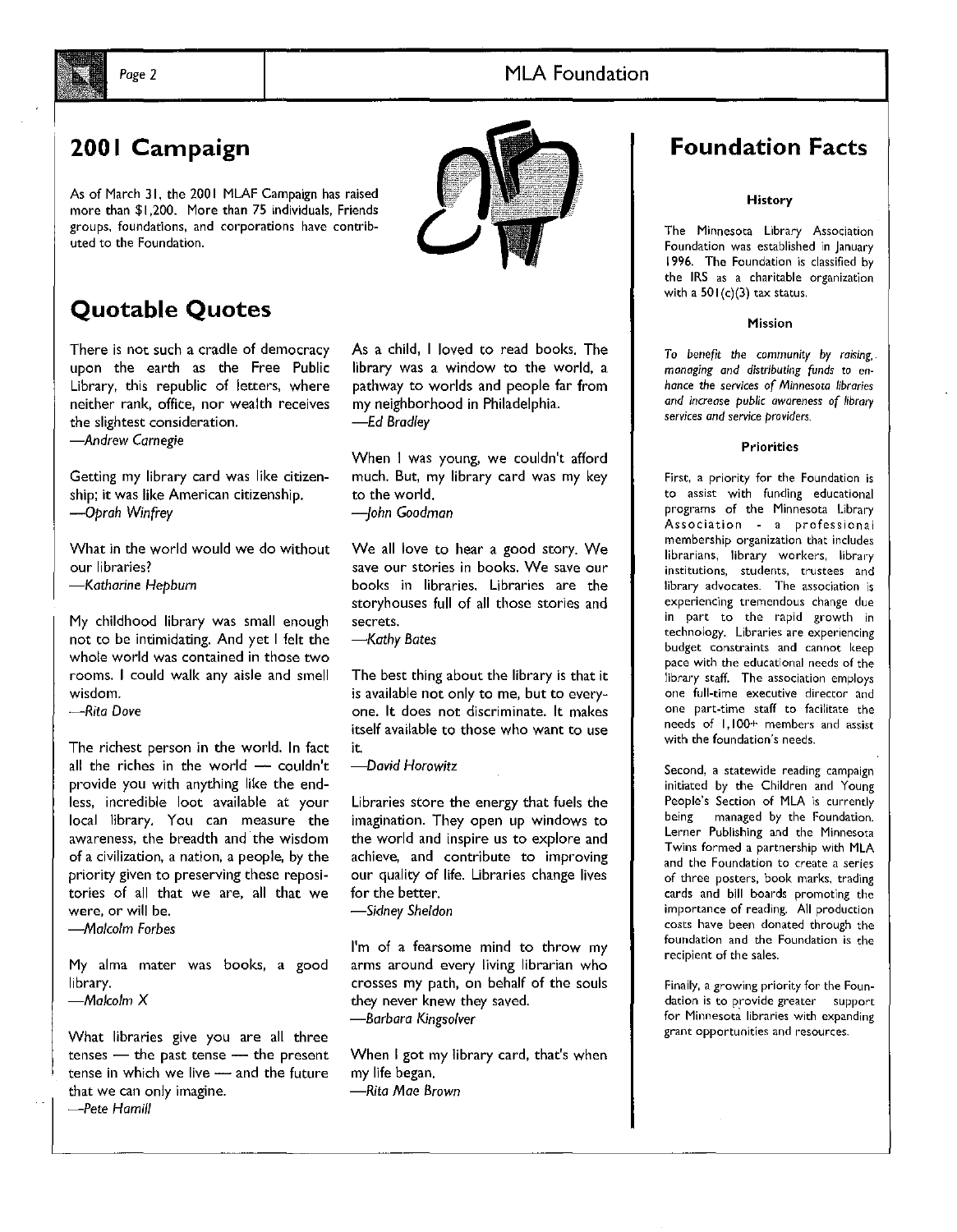

1619 Dayton Ave. #J 14 St. Paul, MN 55104 Phone: 651.641.0982 Fax: 651.649.l I *69*  Email: mla@mr.net

Volume 2, Issue 2

June 2001

## What is Library Development & Services?

Library Development and Services, Minnesota Department of Children, Families and Learning, is Minnesota's state library agency. The mission of the office is to lead the library community in the pursuit of full and efficient library service for every Minnesotan.

#### Some Functions of LOS:

- Leadership, consultation and promotion of library and information services.
- Administering federal and state grant programs including.
- Operation of library services for blind and physically handicapped persons.
- Facilitation of communication and networking.
- lnteragency and intra-agency collaboration, coordination and cooperation.
- Statewide planning, policy development, research and dissemination.
- Providing library/information services for the library and education communities.

#### Some Responsibilities of LOS:

1619 Dayton Avenue

Suite 314 St. Paul, MN SS 104

- Studies and plans for public library development, multitype library cooperation, and statewide interlibrary cooperation involving all types of libraries.
- Providing advice on library development to library personnel, library trustees, public officials, Friends of Libraries organizations and other interested groups.
- Administration of state appropriations and federal funds for grant programs for public library services, multitype library cooperation, public library construction, public library accessibility, children's library services collaboration, librarians of color and interlibrary cooperation and networking.
- Planning and conducting the state's program for the continuing education of library trustees and library personnel.
- Publication of information relating to library development in Minnesota, including the monthly Minnesota Libraries News.

#### MN Library Association Foundation 2001 CAMPAIGN

#### YES! I'd like to contribute to the Foundation!

| Enclosed is my gift: |      |                                               |                                          |  |  |
|----------------------|------|-----------------------------------------------|------------------------------------------|--|--|
| \$100                | \$50 | \$25                                          | Other: \$                                |  |  |
|                      |      |                                               |                                          |  |  |
| Name:                |      |                                               |                                          |  |  |
|                      |      |                                               |                                          |  |  |
| Address:             |      | Please make checks payable to:<br><b>MLAF</b> |                                          |  |  |
|                      |      |                                               |                                          |  |  |
|                      |      |                                               | All gifts are tax-deductible to the full |  |  |
|                      |      |                                               | extent of the law.                       |  |  |

Phone: 651.641.0982 Fax: 651.649.3169 Email: mla@mr.net



Inside this issue:

*Library Development* & *Services* 

*200* I *Campaign* 

*Libraries in Minnesota*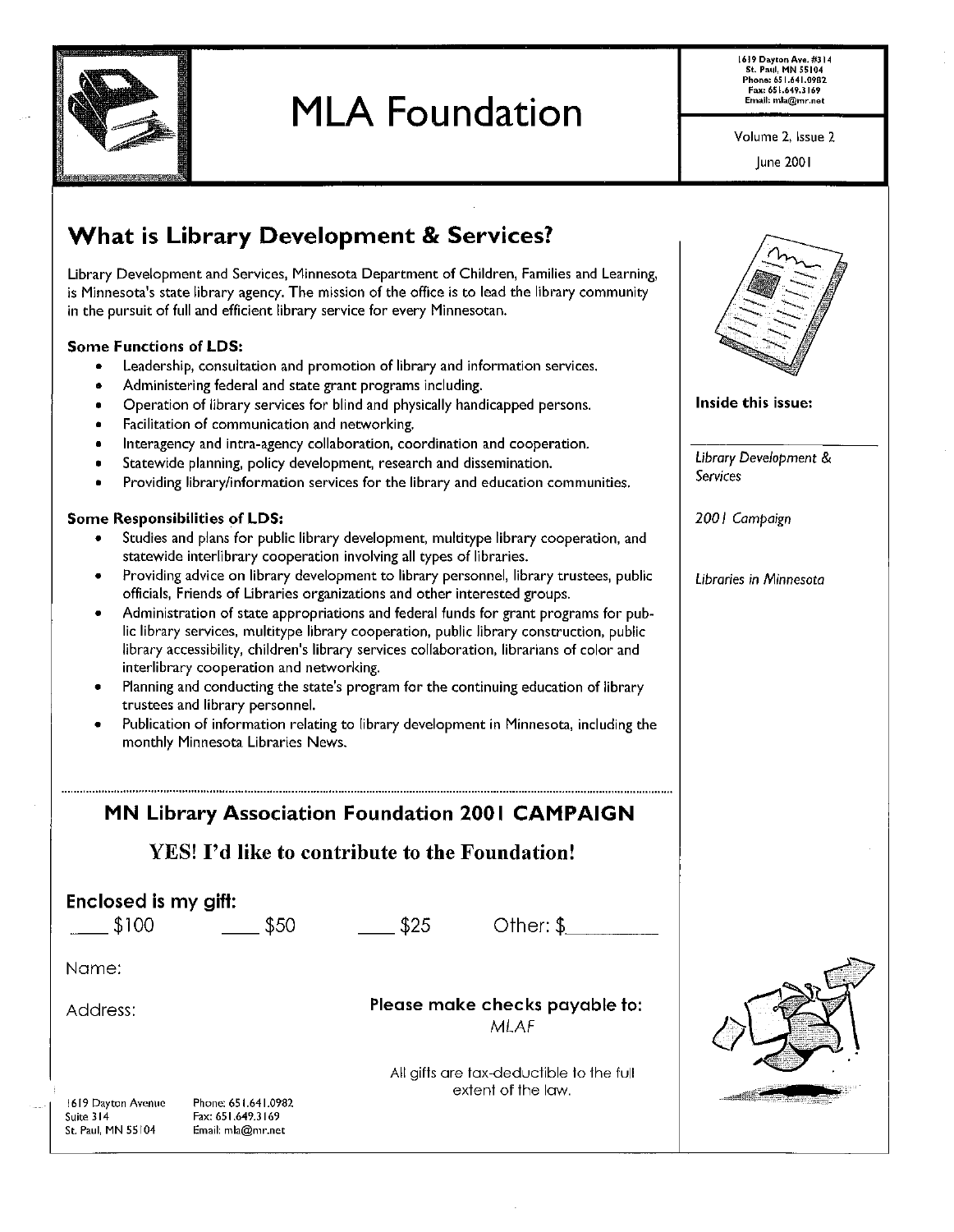

## 2001 Campaign

As of June 29, the 2001 MLAF Campaign has raised more than \$3, 160. More than 120 individuals, Friends groups, foundations, and corporations have contrib· uted to the Foundation.



## All the Libraries in Minnesota

Minnesota is a state where everyone is entitled to public library service with libraries designated and publicly funded to serve them. Wherever you live in Minnesota, it's likely there is a public library or bookmobile stop nearby. Students have a school library media center or a college or university library to support their formal education and research needs. Many Minnesota corporations, hospitals, government agencies, and other organizations maintain specialized libraries for their employees, members or customers. *Descriptions* of *the types* of *libraries* in *Minnesota follows:* 

Academic: In Minnesota, publicly and privately supported academic libraries work together in a broad based network to share their resources with one another and with residents throughout the state. The University of Minnesota Libraries and its campuses, along with State Universities, Community Colleges, Verdana Colleges, and Private College libraries make available over 20 million resources of all types to the citizens of Minnesota through their local public, academic, or special library.

Public/Regional Systems: A public library or public library system provides access to library service to all residents of the governmental unit(s) that provide(s) for its financial support. In Minnesota, I 00% of the state's population has public library service. All but .5% of the population are served by libraries participating in regional public library systems. Under the Minnesota Library Reciprocal Borrowing Compact, public library card holders can use their library cards at almost any public library in the state.

School Media Centers: The most numerous of library outlets in the state are in elementary and secondary schools. School library media centers emphasize core materials meeting student needs. Staff select titles for their support to local curricula. School library media generalists are teachers of students, helping them develop information skills, and partners with other instructional staff.

State Government: The Capitol Area Library Consortium (CALCO) comprises twenty-three libraries and information centers serving the executive, legislative, and judicial branches of Minnesota state government, and the citizens of Minnesota.

Special Libraries: Besides state government libraries, other special libraries serve the missions of their parent organizations. They can be found in public and private sectors such as corporations, historical societies, hospitals, law firms and law courts, or wherever information and research are important to the endeavors of organizations.

Multitype Library Cooperation Systems: Minnesota's multitype library cooperation systems bring all kinds of libraries together. This program came into existence as a result of enabling legislation in May 1979. By the end of the year the whole state emerged into seven multitype systems organized for the expressed purpose of developing common ways for libraries of different types to work together.

*\*Information provided* by *LDS.* 

### Foundation Facts

#### History

The Minnesota Library Association Foundation was established in January 1996. The Foundation is classified by the IRS as a charitable organization with a  $501(c)(3)$  tax status.

#### Mission

*To* benefit *the community by raising, managing and distributing funds to enhance* tile services *of Minnesota libraries and increase public awareness of library*  services *and service providers.* 

#### Priorities

First, a priority for the Foundation is to assist with funding educational programs of the Minnesota library Association - a professional membership organization that includes librarians, library workers, library institutions, students, trustees and library advocates. The association is experiencing tremendous change due in part to the rapid growth in technology. Libraries are experiencing budget constraints and cannot keep pace with the educational needs of the library staff. The association employs one full-time executive director and one part-time staff to facilitate the needs of 1,100+ members and assist with the foundation's needs.

Second, a statewide reading campaign initiated by the Children and Young People's Section of MLA is currently being managed by the Foundation. Lerner Publishing and the Minnesota Twins formed a partnership with MLA and the Foundation to create a series of three posters, book marks, trading cards and bill boards promoting the importance of reading. All production costs have been donated through the foundation and the Foundation is the recipient of the sales.

Finally, a growing priority for the Foundation is to provide greater support for Minnesota libraries with expanding grant opportunities and resources.

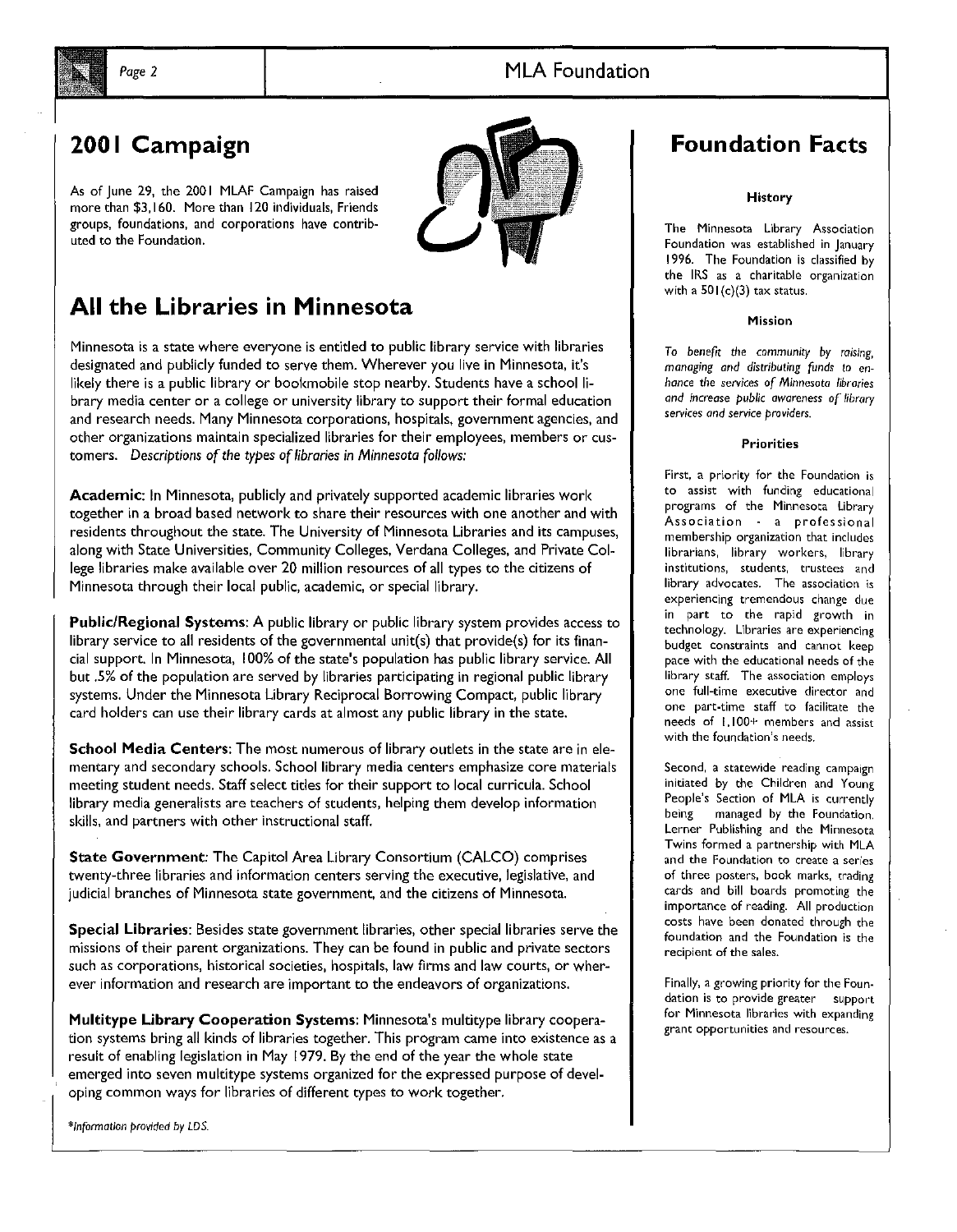

**200 I Enhancement Grants Awarded** 

## **MLA Foundation**

**1619 Dayton Ave. #314 St. Paul, MN 55104 Phone; 651.641.0982 fax; 651.649.3169 Email: mla@mr.net** 

Volume 2, Issue 3 September 2001

| The Foundation has awarded its second round of Enhancement Grants to Minnesota libraries.<br>The Foundation awarded competitive grants to fulfill its mission of enhancing the services of<br>Minnesota libraries. Enhancement Grants support innovative programming that is not a part<br>of basic library service.                                                                                                                                                                                                                                                                            |                                                                                      |                                            |
|-------------------------------------------------------------------------------------------------------------------------------------------------------------------------------------------------------------------------------------------------------------------------------------------------------------------------------------------------------------------------------------------------------------------------------------------------------------------------------------------------------------------------------------------------------------------------------------------------|--------------------------------------------------------------------------------------|--------------------------------------------|
| The second round of MLAF Library Enhancement Grants drew 6 proposals from throughout the<br>state, from Fergus Falls to Elbow Lake, from Marshall-Lyon County Library to Concordia Uni-<br>versity. A total of \$21,057 was requested; \$10,000 was available for awards. All applicants<br>demonstrated a keen awareness of their community's needs and a commitment to addressing<br>those needs. MLAF will work to expand the funds available to this grant program, and we<br>invite library supporters to join us by making a tax-deductible contribution.                                 |                                                                                      | Inside this issue:                         |
| Successful projects:<br>measurably enhance library services for the community served by the applicant,<br>serve as models for other libraries,<br>include a means of increasing public awareness of library services, and<br>populations served by MLAF grant recipients.<br>* * *                                                                                                                                                                                                                                                                                                              | demonstrate to current and potential donors the impact of Enhancement Grants for the | <b>Enhancement Grants</b><br>2001 Campaign |
| ARK Book Club, North Mankato Taylor Library<br>Contact: Lucy Lowry, Library Director / e-mail: libtnm@tds.lib.mn.us                                                                                                                                                                                                                                                                                                                                                                                                                                                                             | Award: \$632                                                                         |                                            |
| 1001 Belgrade Avenue, North Mankato MN 56003<br>The ARK (Adults Reading with Kids) Book Club will focus on pre-adolescent children and their<br>parents/guardians by providing a non-threatening, interesting, fun activity for child/parent<br>duos that encourages reading and keeps the lines of communication open. Each duo will be<br>provided with two books/month to read and discuss together and with the larger reading<br>group. ARK aims to maintain the love of reading for children in their pre-adolescent years<br>and provide families with an activity they can do together. | 507 345 5120                                                                         |                                            |
|                                                                                                                                                                                                                                                                                                                                                                                                                                                                                                                                                                                                 | <b>MN Library Association Foundation 2001 CAMPAIGN</b>                               |                                            |
| YES! I'd like to contribute to the Foundation!                                                                                                                                                                                                                                                                                                                                                                                                                                                                                                                                                  |                                                                                      |                                            |
| Enclosed is my gift:<br>\$100<br>\$50                                                                                                                                                                                                                                                                                                                                                                                                                                                                                                                                                           | Other: $\sqrt[6]{ }$<br>\$25                                                         |                                            |
| Name:                                                                                                                                                                                                                                                                                                                                                                                                                                                                                                                                                                                           |                                                                                      |                                            |
| Address:                                                                                                                                                                                                                                                                                                                                                                                                                                                                                                                                                                                        | Please make checks payable to:<br><b>MLAF</b>                                        |                                            |
| 1619 Dayton Avenue<br>Phone: 651.641.0982<br>Suite 314<br>Fax: 651.649,3169<br>St. Paul, MN 55104<br>Email: mla@mr.net                                                                                                                                                                                                                                                                                                                                                                                                                                                                          | All gifts are tax-deductible to the full<br>extent of the law.                       |                                            |
|                                                                                                                                                                                                                                                                                                                                                                                                                                                                                                                                                                                                 |                                                                                      |                                            |